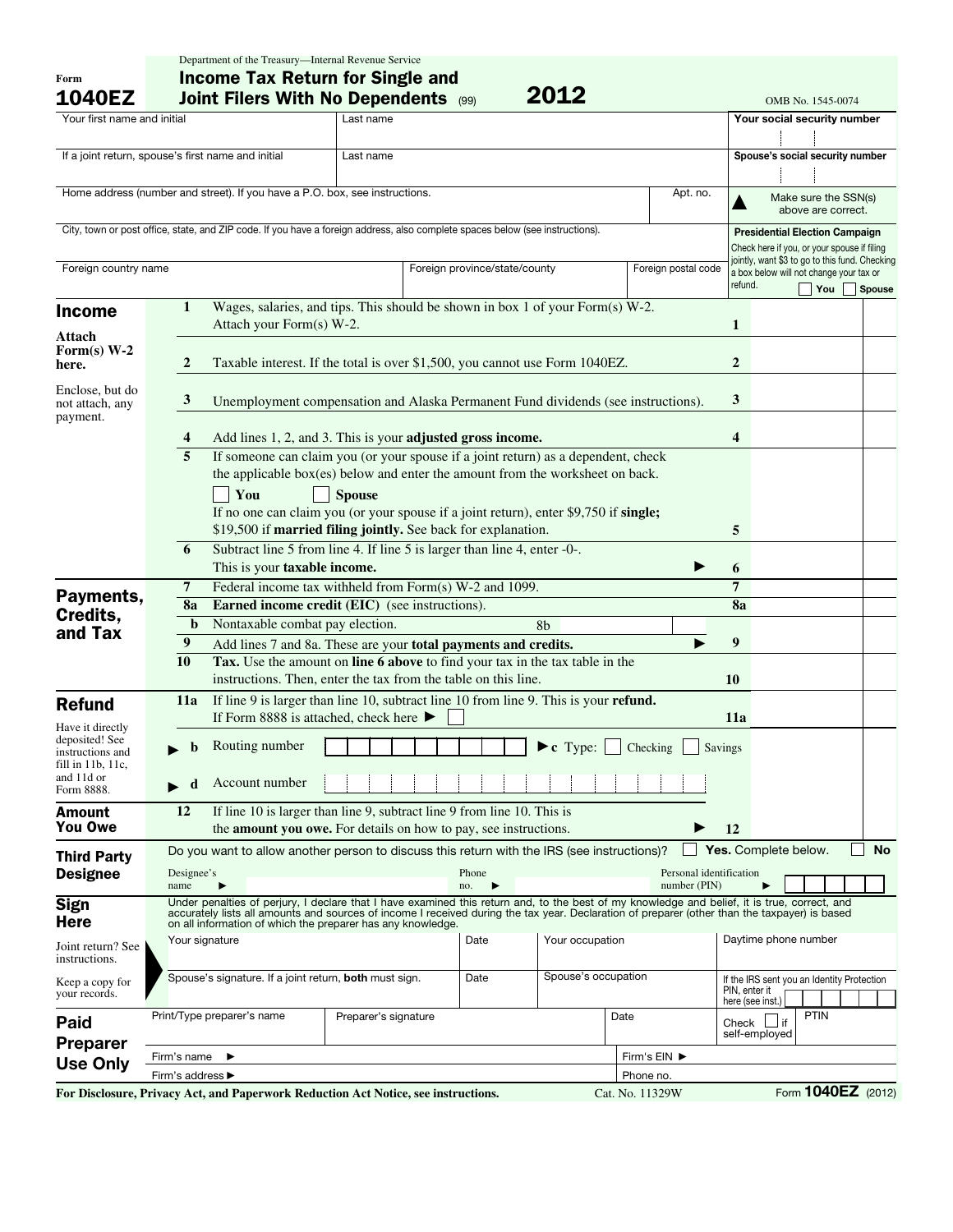

## **IRS Federal Income Tax Form for Tax Year 2012**

(Jan. 1, 2012 - Dec. 31, 2012)

You can prepare and efile this tax form as part of your 2012 Tax Return from:

## **Early Jan. 2013, until late October, 2013**

You will just need to answer a few tax questions and the efile.com software will select the correct tax forms for you.

[You can start, prepare, and efile your tax return now](http://www.efile.com/)

---------------------------------------------------- **Important Notice**

**If you need to file a 2012 Tax Return after October 2013 you have the following options:**

**1. After October 2013 you can no longer efile a 2012 Tax Return**

**2. You can download this form and [mail it to the IRS](http://www.efile.com/where-to-mail-tax-return-form-irs-mailing-address-for-refund/)**

**3.** [Work with an efile.com LIVE TaxPro \(Accountant/CPA\) online](http://www.efile.com/tax-preparer/start-working-with-a-tax-pro/)

----------------------------------------------------



If you need to prepare tax returns for all other Tax Years please visit this page:

[Forms for back taxes or previous year tax returns](http://www.efile.com/federal-income-tax-return-forms-prior-past-previous-irs-years/)

OR

## [You can work with an efile.com LIVE TaxPro online](http://www.efile.com/tax-preparer/start-working-with-a-tax-pro/)

- Find a wide range of current [IRS Tax Publications](http://www.efile.com/irs-publication/irs-publications/) on efile.com.
- View a complete list of **Federal Tax Forms** that can be prepared online and efiled together with [State Tax Forms.](http://www.efile.com/state-tax/state-income-tax/)
- Find many relevant Tax Tools here e.g. TaxStimator, Head of Household, Dependent, Qualifying Relative Educators. [efile.com Tax Tools, Educators and Estimators](http://www.efile.com/tax-estimate-calculation-free-help-advice-app-tools/)
- Get online [answers to your tax questions.](http://www.efile.com/tax-help/tax-help/)
- If you have further questions, please [contact an efile.com support representative.](http://www.efile.com/contact)
- Work with a [tax professional LIVE online](http://www.efile.com/tax-preparer/start-working-with-a-tax-pro/) to prepare your return.